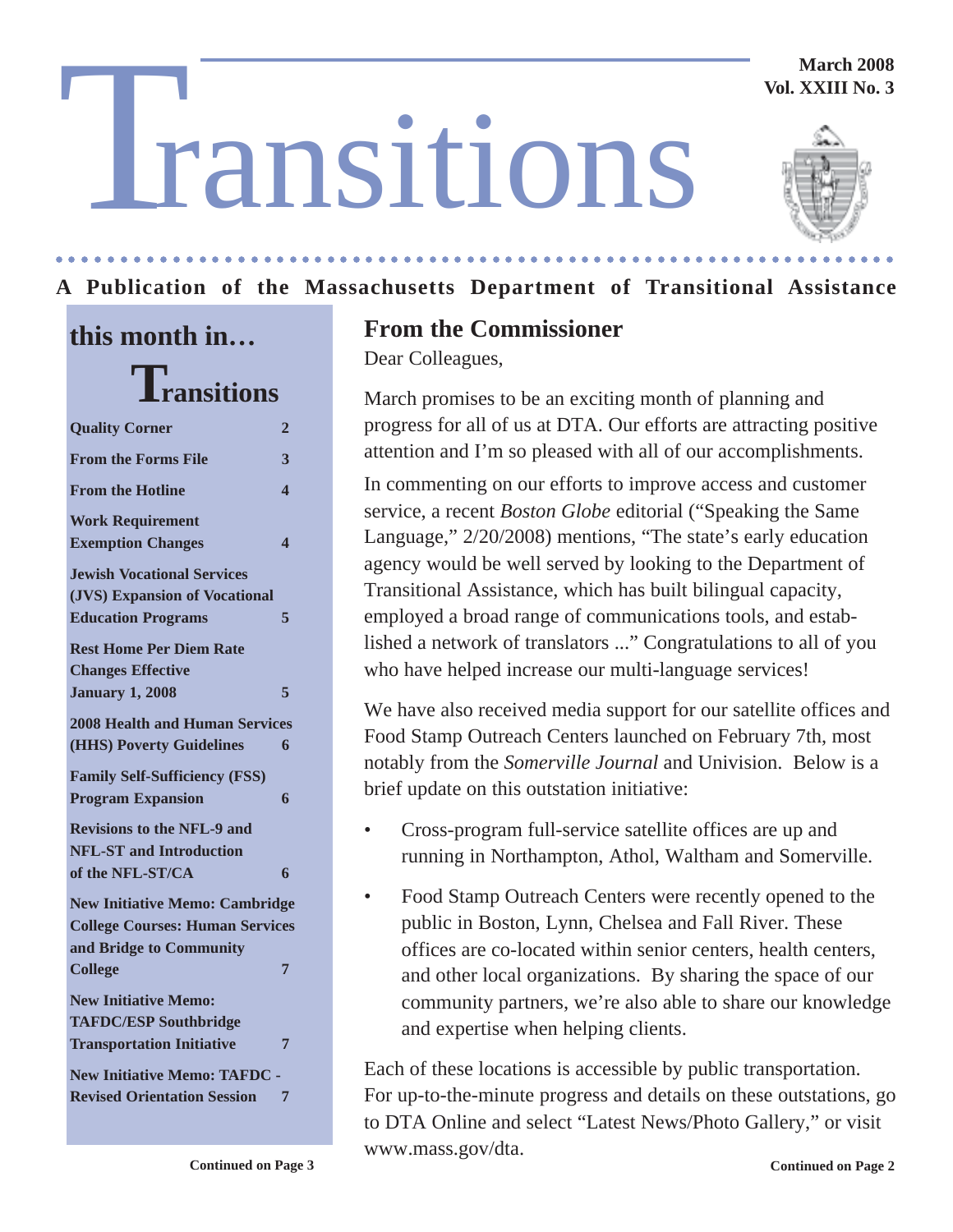#### **Continued from Page 1**

While we're on the subject of media, this month we're celebrating the 500,000th Common Intake application through Virtual Gateway along with the Executive Office of Health and Human Services (EOHHS). Virtual Gateway has become an important tool for our Department, particularly for the Food Stamp Program. Since our launch in 2005, approximately 10,000 Food Stamp applications have been submitted through the Virtual Gateway. Many of these (almost 3,000) have been received over the last three months, since our consumer-face application launch began. This means that we are currently receiving about 15% of all of our Food Stamp Virtual Gateway applications through the web's consumer-face. This increase is the result of system enhancements made by the Department in collaboration with EOHHS and Deloitte, as well as the cooperation of many community partners. Even more encouraging are the reports I hear about your efforts to assist clients and other service providers in this endeavor. With the availability of this online application tool, coupled with your hard work, the Virtual Gateway shows a great deal of potential for our Department and continues to be a terrific way to increase our overall Food Stamp participation rate.

Also this month, representatives from our Secretariat will be gathering with hundreds of government, corporate, and nonprofit partners to share best practices and begin coordinating a plan to reduce hunger in the Commonwealth. We all know that hunger cannot be eliminated by Food Stamp benefits alone. For this reason, I look forward to seeing representatives from each TAO at the Statewide Hunger Summit on Thursday, March 27th from 9:30 a.m. - 3:00 p.m. at the University of Massachusetts, Boston Campus Center. For those who are interested, please speak with your supervisor or manager. TAO directors were given separate instructions on how to RSVP for this event by the March 18th deadline.

I'm thrilled to announce our keynote speakers for the Summit will be Governor Deval Patrick and Congressman James McGovern. The day will also feature a panel discussion with local and national experts on hunger; informational kiosks from a variety of organizations; and working groups to address hunger through nutrition and programs, access and technology, advocacy, and marketing.

**March 2008 Page 2 Continued on Page 3** Further plans to reduce hunger in the state may also include Food Stamp Program regulation changes. To augment our Food Stamp

# **Quality Corner**

This month we will discuss a common error involving earnings. The error occurred in an NPA case.

#### **NPA Earnings**

The food stamp household consisted of a mother and two children, both under 18 years old. One of the children received RSDI based on the death of her father. At the time of the last recertification in June 2007, RSDI was the only income reported. The mother had been terminated from her job in May 2007 and was not eligible for Unemployment Compensation benefits. She claimed to be meeting her expenses on the small RSDI check and free shelter; she reported that her grandparents were paying the rent. The household was subsequently certified for six months as a change reporting case.

QC determined through a BEACON match that the client became employed in late June. During the QC interview, the client informed the QC reviewer that as of July, her grandparents were no longer paying her rent. Since the household was certified as a change reporting case, the new job and earnings should have been reported. Despite the new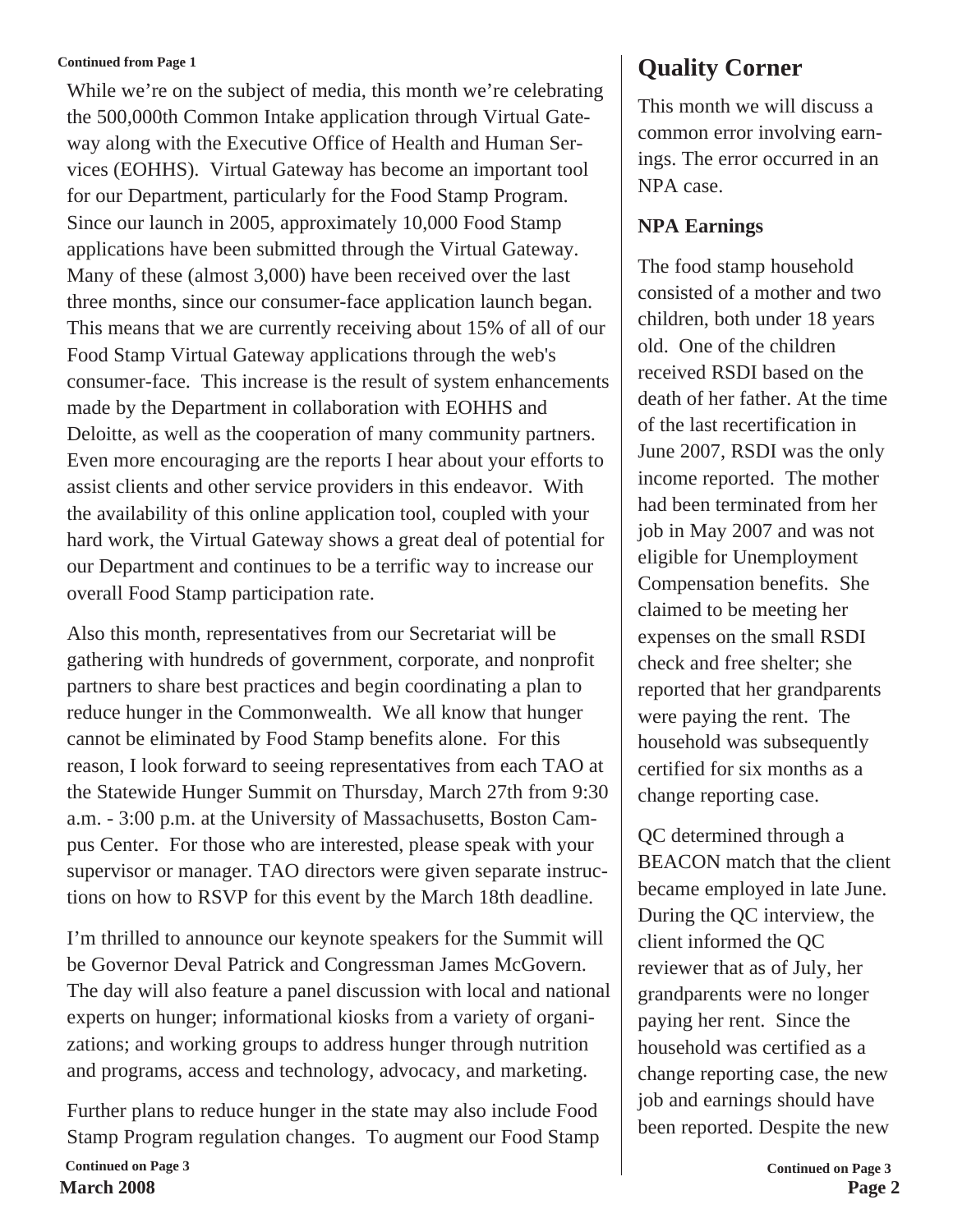**Continued from Page 1**

| <b>FYI</b> - Adjusted Heating/Cooling |    |
|---------------------------------------|----|
| <b>SUA</b>                            | Я  |
| <b>FYI</b> - Changes to DTA Online    | -8 |
| <b>FYI - Changes to EOHHS</b>         |    |
| mass.gov DTA Homepage                 | 8  |

#### **Continued from Page 2**

shelter deduction, a significant overpayment error occurred based on the unreported earnings.

#### **What's an AU Manager to Do?**

There are two ways that the AU Manager could have prevented this error, even though the client did not report her new earnings. At the time of the last recertification, the case should have been certified as Universal Semiannual Reporting, since the client had a history of earnings (see 106 CMR  $366.110(C)$ ). Designating the case as Universal Semiannual Reporting would have prevented the error since the earnings that subsequently caused the error were less than the gross income limit for her household size and would not have had to be reported. AU Managers must determine the food stamp reevaluation type based on case characteristics and circumstances. For more information on assigning food stamp reevaluation types, see

Field Operations Memo 2006-38 and 106 CMR 366.110.

The error could also have been prevented if the New Hire Match that appeared in BEACON had been acted on promptly, as the match appeared two months prior to the review month. AU Managers are reminded of the importance of checking the Match History tab, especially at application, reapplication and recertification. It is also important to regularly check the External Agency Matches view to ensure case accuracy and avoid payment errors.

#### **Continued from Page 2**

## **From the Commissioner (cont)**

participation rate, we're exploring updates that will extend certain certification periods, increase the medical expense deduction and expand the list of those eligible for work program exemptions.

Thank you as always for your efforts to improve customer service, increase opportunities for economic self-sufficiency, and reduce homelessness. By making sure our clients leave DTA offices in a better place than when they first arrived, you are making a significant contribution to the lives of many.

Sincerely,<br>Julia 2. Kehre

Julia E. Kehoe, Commissioner

# **From the Forms File**

#### **Revised Form**

*17-300-0208-05 CVTR1 (Rev. 2/2008) TransAction Associates Client Verification and Transportation Request Form*

The name of this form has been changed from *Access to Jobs Customer Verification and Jobs Transportation Request Form* to *TransAction Associates Client Verification and Transportation Request Form*. Please discard the old version and use the revised form.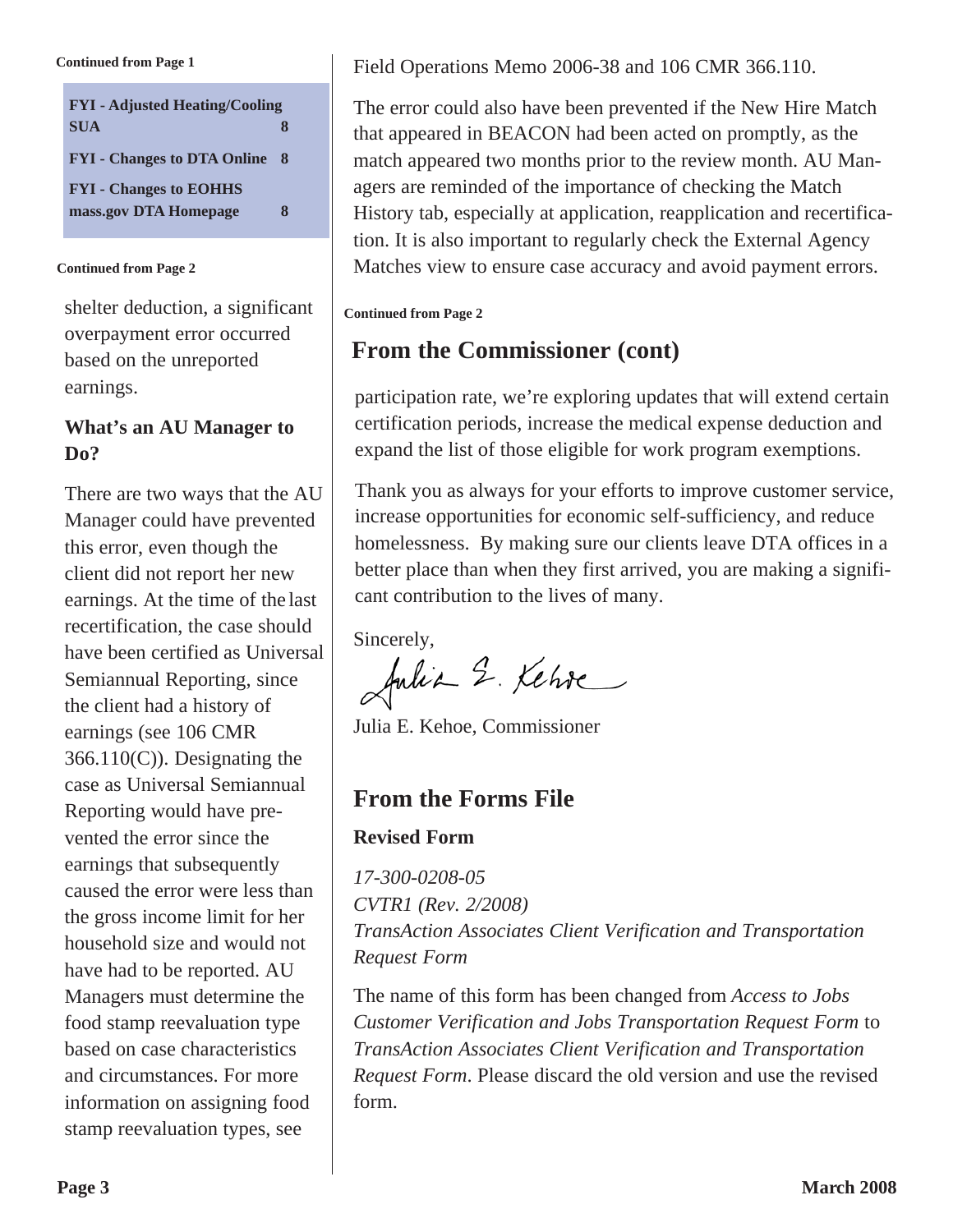# **From the Hotline**

- **Q.** My food stamp client who is elderly and disabled is living with her spouse who is employed. The spouse is paying for health insurance through his employer. Can the wife's portion of the health insurance payment be deducted as an excess medical expense, and if so, how do I determine the amount that is deductible?
- **A.** Yes, medical expense deductions in excess of \$35 per month are allowed as a deduction when incurred by an elderly or disabled food stamp client, per 106 CMR 361.210.

In determining how much of the insurance payment to deduct, use the amount that would be equivalent to one individual's full monthly health insurance premium. In other words, rather than deducting the insurance company's increment for one additional person, deduct the full amount that the health insurance company charges for a single insured individual.

For more information on excess medical deductions, refer to 106 CMR 364.400(C).

**Q.** I have a food stamp client who is a Legal Permanent Resident (LPR). She was granted her status on May 27, 1998 and is considered a "window immigrant" for food stamp purposes. The client lives with her niece who was also granted LPR status on the same day. This means that both individuals are not subject to the food stamp sponsor deeming regulations.

Now that this client has lost her job, she is applying for TAFDC for herself and her niece. Can I apply the "window immigrant" policy to the TAFDC Program as well?

**A.** Yes. Any TAFDC client whose LPR status was granted between December 19,1997 and May 31, 1998 may also be considered a "window immigrant" for TAFDC purposes. Most of these individuals received their LPR status using the non-binding I-134 Affidavit of Support. LPRs who were sponsored by family members or other individuals and who have an LPR status granted date before June 1, 1998 are not subject to TAFDC sponsor deeming regulations. Any noncitizen adult or child who falls into this category must not be asked for affidavit of support documents.

For more information, refer to the "Window Immigrants" FYI in the June, 2006 issue of *Transitions*.

For more information on the noncitizen LPR status in the TAFDC Program, refer to 106 CMR 203.675(A).

#### **Work Requirement Exemption Changes**

FS State Letter 1331 Field Operations Memo 2008-2

State Letter 1331, effective January 7, 2008, clarifies several criteria used to determine exemptions from work requirements in the Food Stamp Work Program (FS/WP) and the Food Stamp Employment and Training Program (FS/ET). These clarifications are as follows.

- A person older than 59 years of age is exempt from FS/ET.
- A person living in a household where a household member is under age 18, even if that household member is not eligible for food stamps, is exempt from both FS/ET and FS/ WP.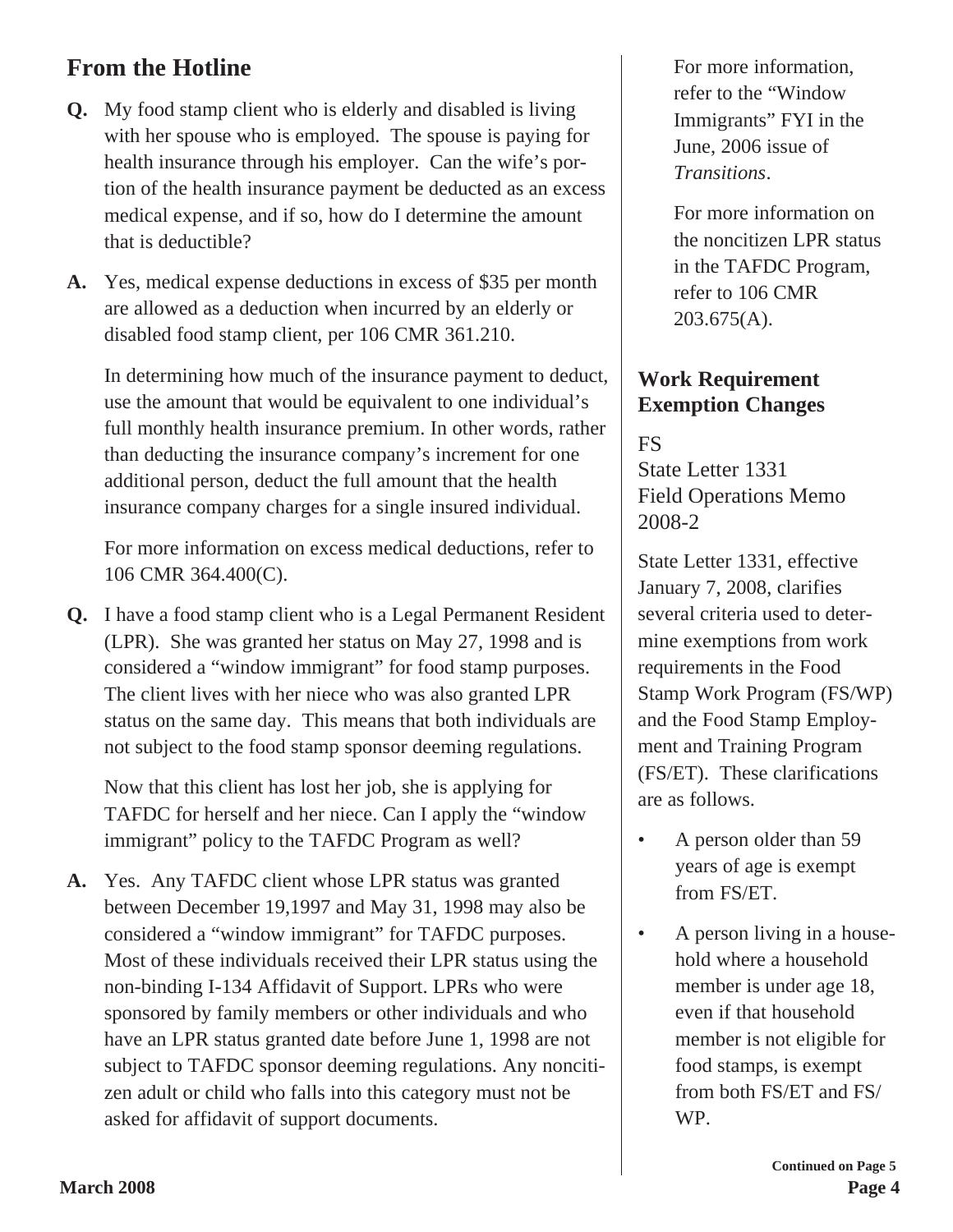#### **Continued from Page 4**

• A parent or other household member who is responsible for the care of a dependent child under age six or of an incapacitated person is exempt from both FS/ET and FS/ WP, even if the child or incapacitated person does not live in the same household.

Field Operations Memo 2008- 02 explains how to apply these criteria in determining exemption from food stamp work requirements.

#### **Jewish Vocational Services (JVS) Expansion of Vocational Education Programs**

**TAFDC** Field Operations Memo 2008-6

Jewish Vocational Services (JVS) will offer TAFDC clients Customer Service, Culinary Arts or Careers in Medical Office Training Programs beginning February 2008. To strengthen the skills required for employment in the specified area, these programs also include Vocational English as a Second Language (VESL) or Adult Basic Education (ABE), as needed. Entrance criteria are established by JVS. Clients may begin services as soon as they are ready to participate. This Field Operations Memo informs TAO staff about:

- the vocational education programs offered by JVS;
- where the JVS programs are being offered; and
- follow-up services offered by JVS.

#### **Rest Home Per Diem Rate Changes Effective January 1, 2008**

#### EAEDC

Field Operations Memo 2008-7

The Division of Health Care Finance and Policy (DHCFP) has issued new public per diem rates for Massachusetts licensed rest homes effective January 1, 2008. Additionally, DHCFP has approved a special adjustment rate for December 1, 2007 through December 31, 2007.

This memo:

- identifies EAEDC clients whose rest home's per diem rate has changed and the corresponding changes that need to be made in BEACON;
- provides instructions on how to change per diem rates in BEACON and recalculate benefits as a result of the rate change; and
- provides instructions on how to manually calculate a special adjustment rate retroactive benefit for December 1, 2007 through December 31, 2007.

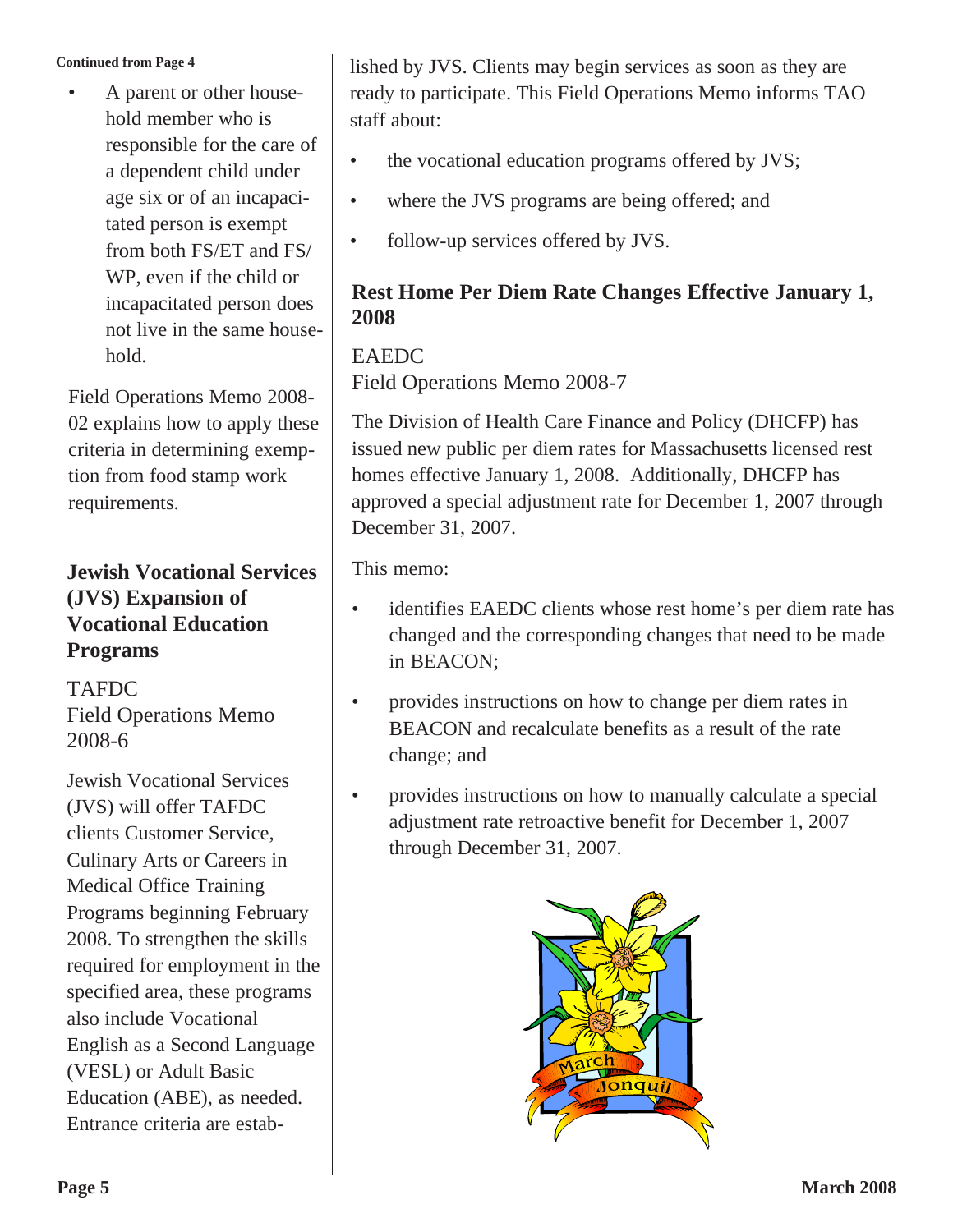#### **2008 HHS Poverty Guidelines**

TAFDC, EA and FS Field Operations Memo 2008-8

The Health and Human Services (HHS) Poverty Guidelines are used to calculate the eligibility standards in the following programs:

- 1. TAFDC: *Income from the Parent(s) of a Teen Parent Under Age 18*;
- 2. EA: *EA Eligibility Standard*; and
- 3. Food Stamps: *Gross Monthly Categorical Eligibility Income Standards*.

Effective 2/1/2008, BEACON was updated with the increased eligibility standards.

## **Family Self-Sufficiency (FSS) Program Expansion**

TAFDC Field Operations Memo 2008-9

Due to the importance of ensuring that clients are enrolled in an activity that can lead to economic self-sufficiency, as well as meet their work program requirement, the marketing of the FSS Program is being expanded to a new group of clients. This Field Operations Memo informs TAO staff about this next group of clients.



#### **Revisions to the NFL-9 and NFL-ST and Introduction of the NFL-ST/CA**

EA Field Operations Memo 2008-10

There are three EA termination notices that are used to terminate temporary emergency shelter benefits:

- the NFL-9 is used for termination reasons not related to noncompliance;
- the NFL-ST is used for termination reasons related to a second instance of noncompliance; and
- the NFL-ST/CA (a new notice) is used only when the termination reason is because of criminal activity.

All three notices allow additional space for detailed information (who, what, where and when) related to the termination reason selected.

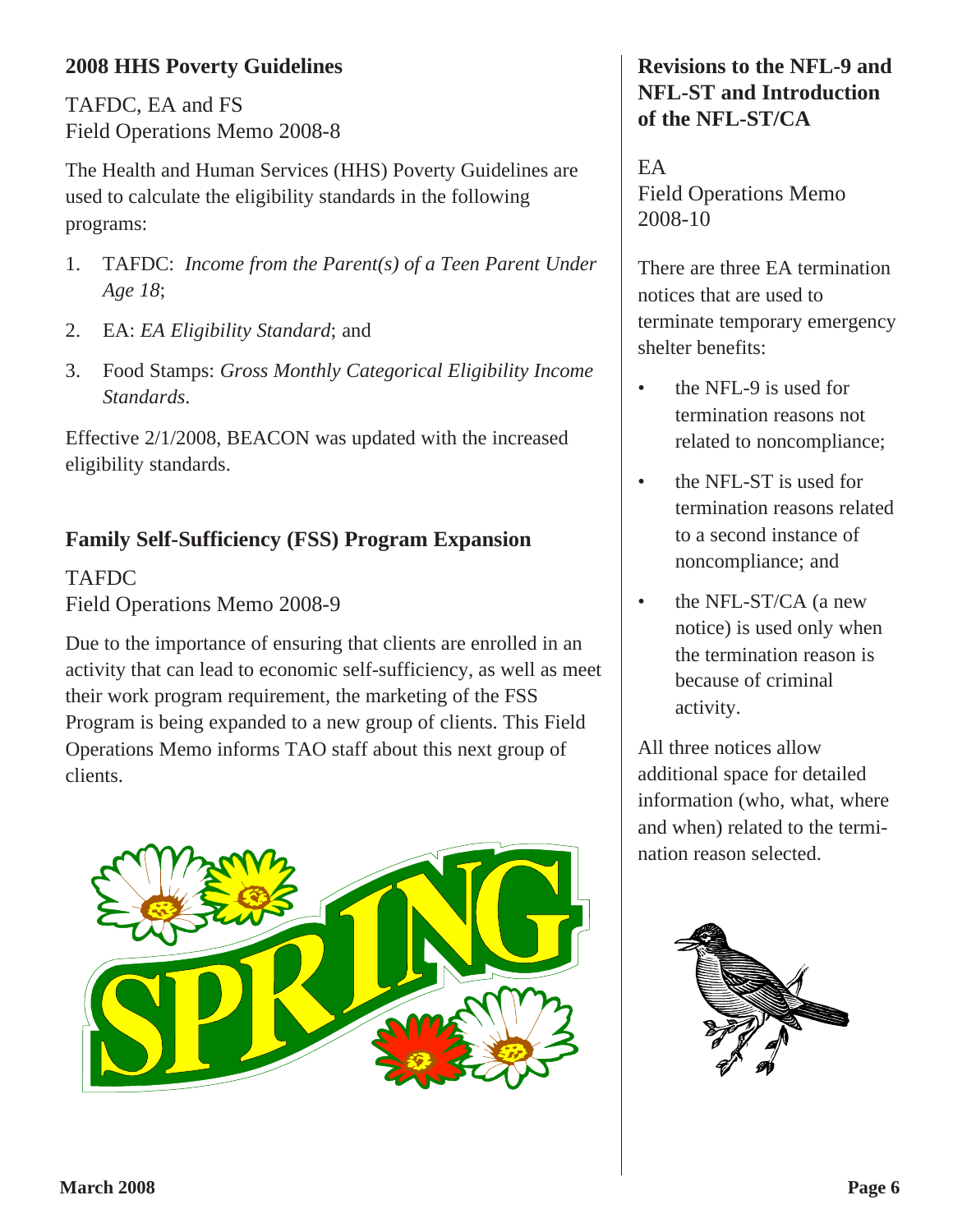#### **New Initiative: Cambridge College Courses: Human Services and Bridge to Community College**

#### TAFDC

Cambridge College is offering three courses for the Spring 2008 semester for Department of Transitional Assistance (DTA) clients who are currently residing in shelters in the Boston area. Cambridge College will offer the following courses in Human Services: Self-Care for Helping Professionals, College Writing I and Principles and Process of Adult Learning.

Cambridge College is also offering a program (Bridge to Community College) for those teen parents enrolled in the Young Parents Program (YPP) who are currently earning their General Educational Development (GED) or high school diploma.

These courses are scheduled to begin March 3, 2008.

The purpose of this memo is to inform TAO Staff about:

- the courses offered at Cambridge College;
- marketing the courses to our clients; and
- enrolling clients in these programs.

## **New Initiative: TAFDC/ESP Southbridge Transportation Initiative**

#### **TAFDC**

Since the Southbridge TAO client population is located in an area that lacks public transportation, this TAO will be the focus of a transportation initiative. Beginning March 3, 2008 TransAction Associates will assist clients served by the Southbridge TAO with transportation by:

- providing a shuttle van to transport clients to their ESP activities;
- providing gas card bonuses to clients who drive carpools; and
- helping employed or soon-to-be-employed clients keep their cars on the road.

The purpose of this memo is to inform TAO staff about:

- transportation services TransAction Associates will provide to our clients in the Southbridge TAO; and
- making referrals to TransAction Associates.

While this new initiative is taking place, TransAction Associates will continue to provide services to our other TAOs.

# **New Initiative: TAFDC- Revised Orientation Session** TAFDC

Field Operations Memo 2007-45 introduced TAO staff to orientation sessions. As a result of feedback from clients and TAO staff, beginning February 11, 2008 a revised orientation session will be tested at the Newmarket Square TAO. The revised orientation session will focus on participation and the various ESP activities clients may use to meet work participation and become selfsufficient. All other TAOs should continue to use the current orientation session described in Field Operations Memo 2007-45.

"There are two ways of spreading the light: to be the candle or the mirror that reflects it. "

Edith Wharton